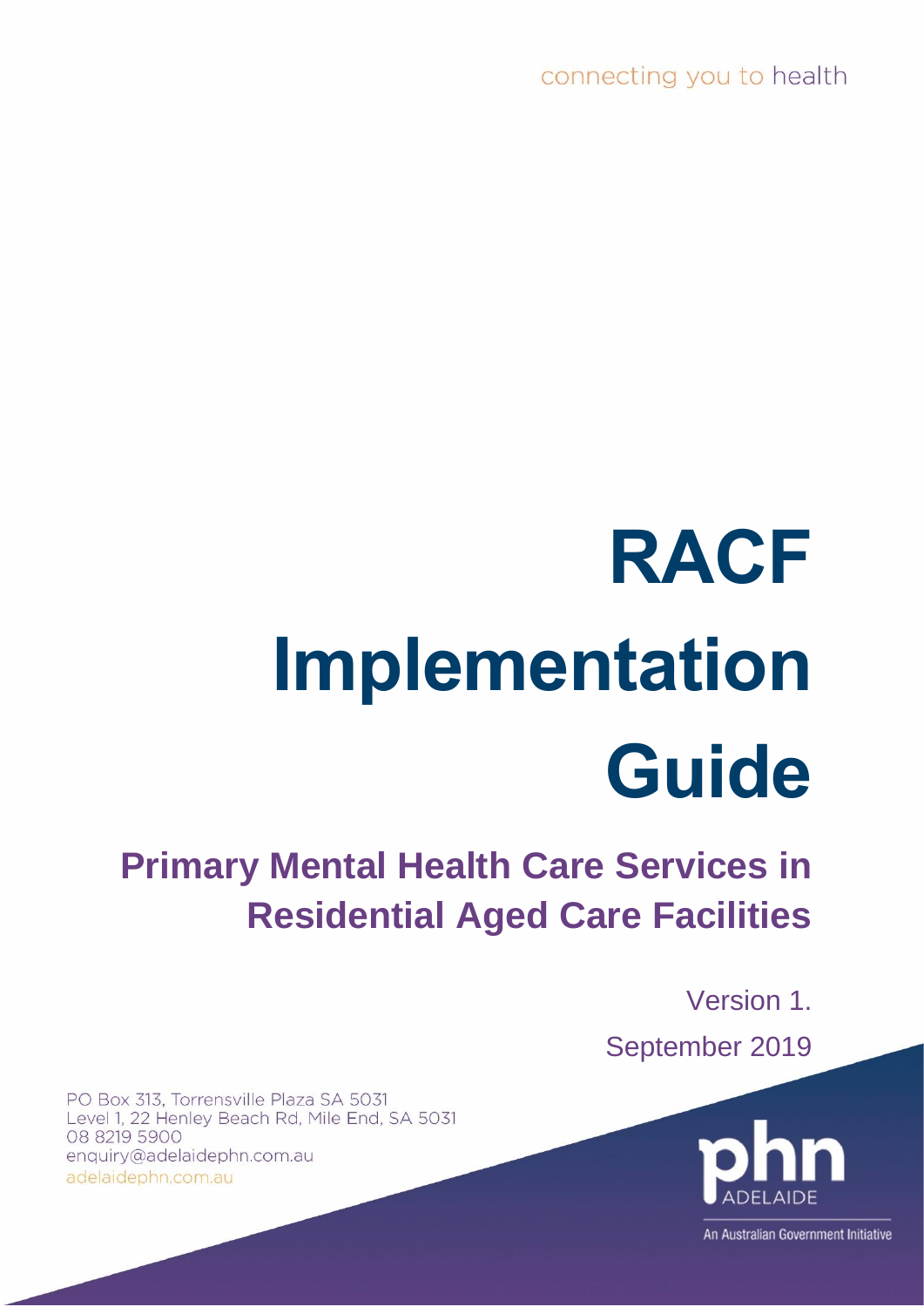# <span id="page-1-0"></span>**Contents**

| 1 |     |       |                                                                                        |  |
|---|-----|-------|----------------------------------------------------------------------------------------|--|
|   | 1.1 |       |                                                                                        |  |
| 2 |     |       | What are primary mental health care services for people with mental illness in RACFs?3 |  |
|   | 2.1 |       |                                                                                        |  |
|   | 2.2 |       |                                                                                        |  |
|   |     | 2.2.1 |                                                                                        |  |
|   |     | 2.2.2 |                                                                                        |  |
|   | 2.3 |       |                                                                                        |  |
| 3 |     |       |                                                                                        |  |
|   | 3.1 |       |                                                                                        |  |
|   | 3.2 |       |                                                                                        |  |
| 4 |     |       |                                                                                        |  |
|   | 4.1 |       |                                                                                        |  |
| 5 |     |       |                                                                                        |  |
| 6 |     |       |                                                                                        |  |
|   | 6.1 |       |                                                                                        |  |
|   | 6.2 |       |                                                                                        |  |
|   | 6.3 |       |                                                                                        |  |
| 7 |     |       |                                                                                        |  |
| 8 |     |       |                                                                                        |  |
| 9 |     |       |                                                                                        |  |

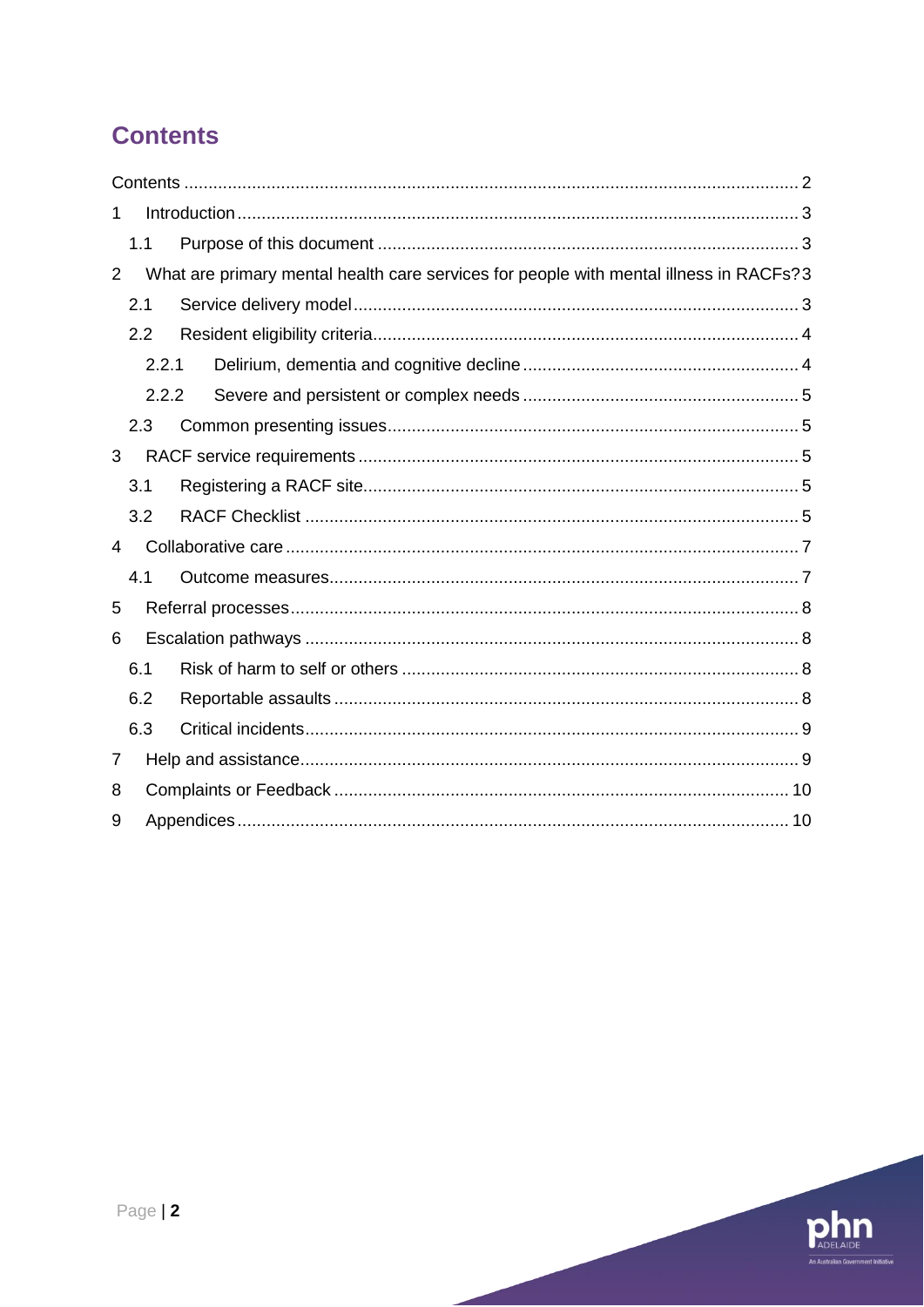# **Primary Mental Health Care Services in Residential Aged Care Facilities**

# <span id="page-2-0"></span>**1 Introduction**

The Adelaide Primary Health Network (Adelaide PHN) commissions services targeting the mental health needs of people living in residential aged care facilities (RACFs). These services are intended to enable residents with mental illness access to primary mental health services similar to those available in the community under the Medicare Better Access Scheme arrangements.

These services are made available through the Commonwealth Government's Psychological Treatment Services for People with Mental Illness Living Residential Aged Care Facilities Budget Measure.

Adelaide PHN commissioned service providers (CSPs) engaged to deliver the Primary Mental Health Care Services in Residential Aged Care Facilities have been selected based on their demonstrated capacity and capability to deliver high quality primary mental health care services. Adelaide PHN has contractual arrangements in place with CSPs to ensure they continue to meet minimum requirements in relation to the provision of high quality, timely and responsive services, including in relation to service and clinical governance, workforce credentialing, accreditation against relevant standards and achievement of Project deliverables. The performance of CSPs is regularly monitored by Adelaide PHN Capacity Building Coordinators, including through regular performance management meetings and formal contractual reporting requirements (against key performance indicators and compliance obligations).

# <span id="page-2-1"></span>1.1 Purpose of this document

The *RACF Implementation Guide* aims to provide RACFs with the necessary details to:

- a) Understand the essential service features, resident eligibility and referral processes for primary mental health care services for residents with mental illness
- b) Meet the RACF service requirements to become a Registered Site for the delivery of primary mental health care services.

# <span id="page-2-2"></span>**2 What are primary mental health care services for people with mental illness in RACFs?**

# <span id="page-2-3"></span>2.1 Service delivery model

Primary mental health care services will be delivered by Adelaide PHN commissioned service providers (CSPs) through an in-reach model, onsite at RACFs.

The services delivered to RACF residents will be consistent with other primary mental health services commissioned by the Adelaide PHN in that they will be delivered within a broader stepped care framework. Services will be delivered by suitably qualified mental health clinicians, such as psychologists, accredited mental health occupational therapists,

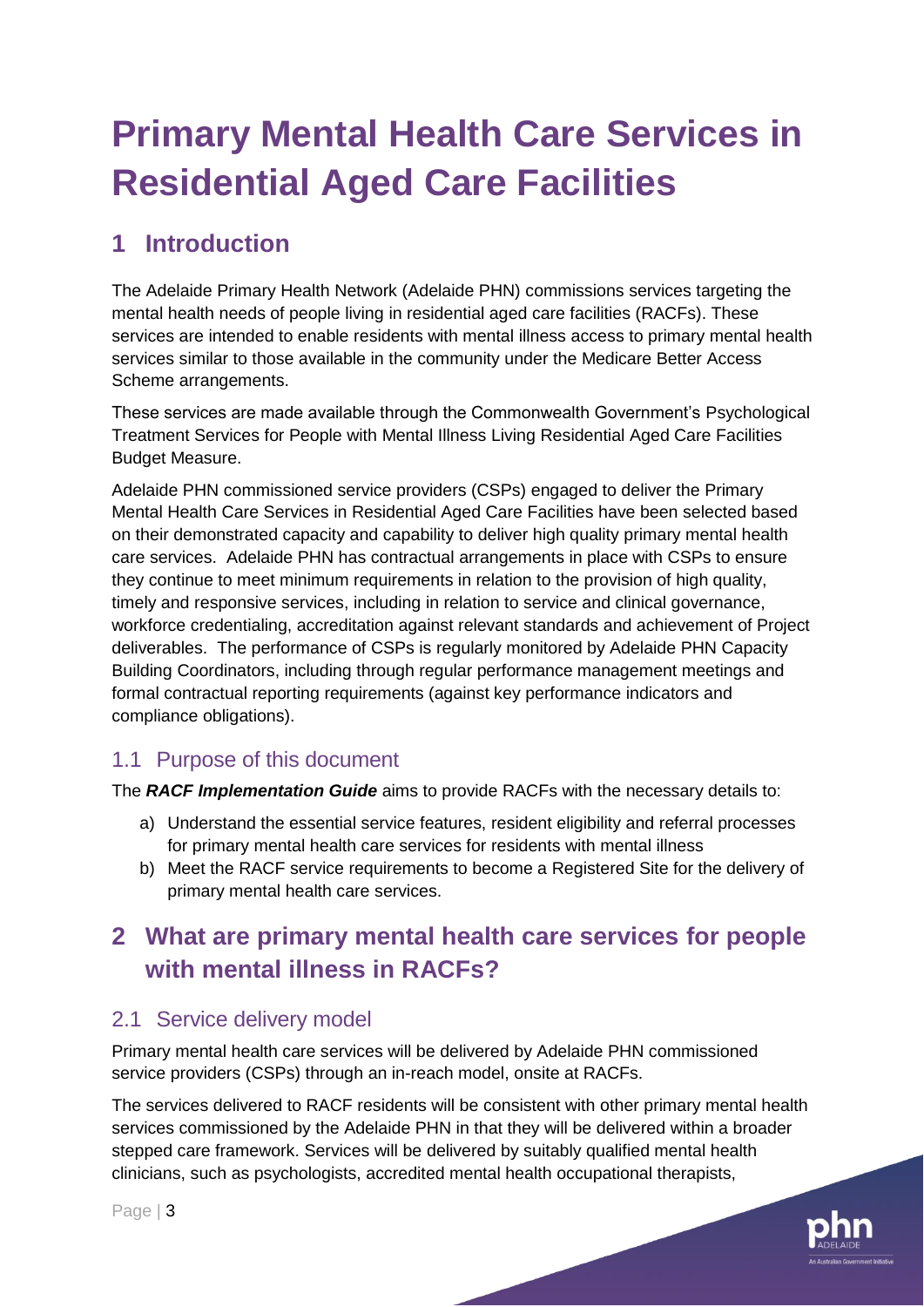accredited mental health social workers, Aboriginal and Torres Strait Islander health workers and accredited mental health nurses.

Service delivery is based on a stepped-care model which provides a framework that matches interventions to resident's needs. The least intrusive, most effective intervention is provided first. For example, low-Intensity interventions may be individual and support selfmanagement or group based psychoeducational groups. Psychological therapies may be a suitable treatment for people presenting with mild to moderate mental illness, or severe mental illness that is episodic in nature. Psychological therapies will largely be provided face-to-face by qualified mental health clinicians as individual or group therapeutic services.

Key aspects of the service delivery are that:

- Services are delivered within the Adelaide PHN metropolitan region
- Services can only be provided by Adelaide PHN CSPs
- Residents must satisfy the Eligibility Criteria (see Section 2.2) to access services.
- RACFs must be a *Registered RACF* to access services for residents (see section 3)
- All referrals for services will be coordinated through Adelaide PHN's Primary Mental Health Care Services Central Referral Unit (see Section 4.1 for further information on referral processes)

# <span id="page-3-0"></span>2.2 Resident eligibility criteria

To be eligible to receive services persons must be a resident of a RACF within the Adelaide PHN region, and:

- be "at risk" of mild to moderate mental illness (defined as experiencing early symptoms and assessed as at risk of developing a diagnosable mental illness over the following 12 months)
- have a diagnosed mental illness, with mild to moderate symptoms of a common mental illness
- have a diagnosed mental illness, which is severe and episodic in nature, and will benefit from short-term psychological therapies

Residents with the following conditions and/or presentations are excluded from services:

- dementia with severe cognitive features
- delirium
- severe, persistent and complex mental illness

# <span id="page-3-1"></span>*2.2.1 Delirium, dementia and cognitive decline*

For the services, the definition of mental illness is consistent with that applied to MBS Better Access Scheme. This means that dementia and delirium are not regarded as mental illness. This is because these conditions require medical and/or other specialised support which is not within the scope of the services.

A significant proportion of RACF residents will have some degree of cognitive decline. They are not excluded from mental health services if they also have a comorbid mental illness such as depression and anxiety, and if they are able to engage and respond to the mental health services.

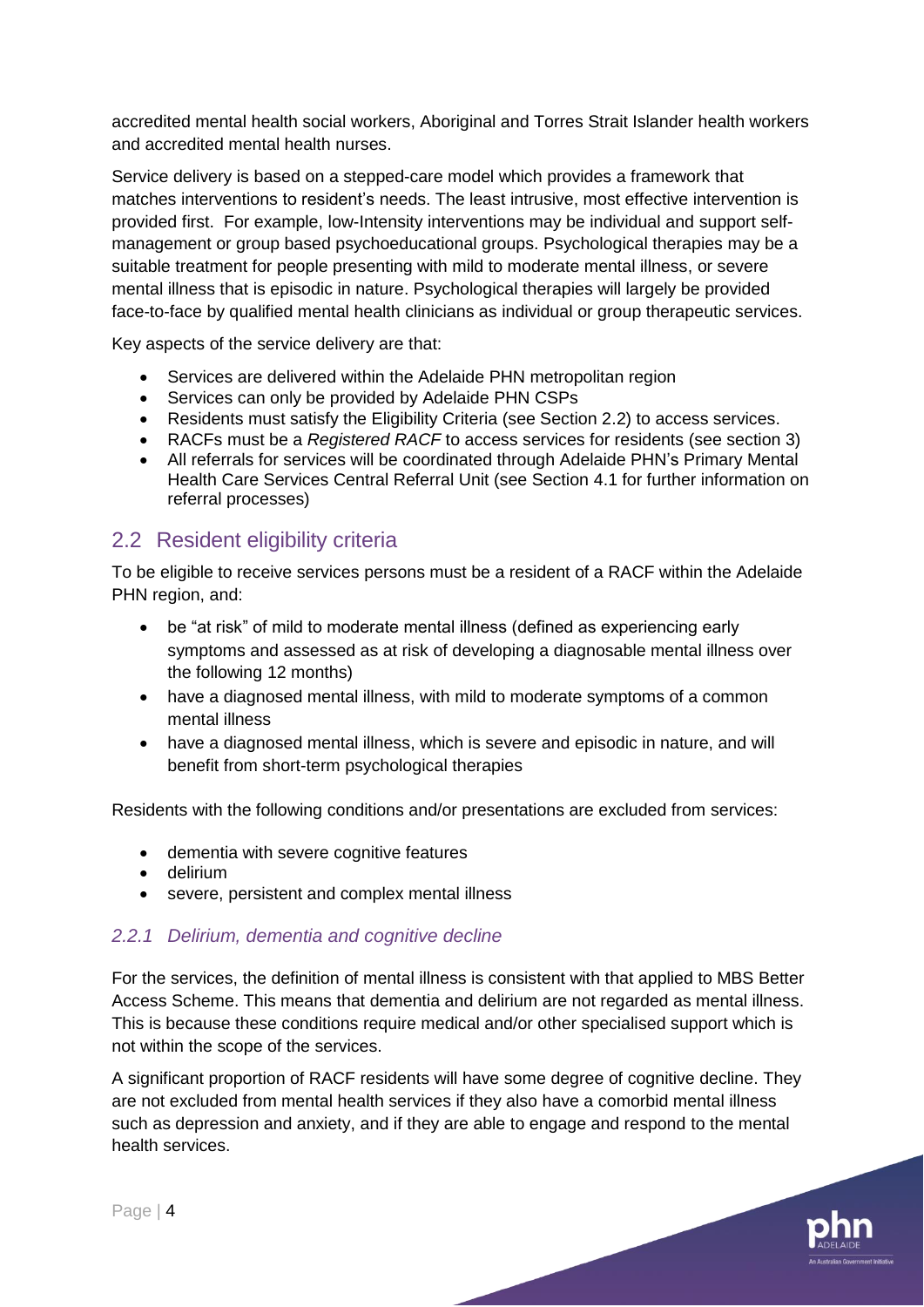# <span id="page-4-0"></span>*2.2.2 Severe and persistent or complex needs*

The services will not be able to support residents with significant behavioral issues, or severe and persistent or complex needs that would be better managed by specialised mental health services, such as State Government Older Person's Mental Health Services (OPMHS).

Residents whose behavioral symptoms of dementia (BPSD) are affecting their wellbeing and care should continue to be referred to the Dementia Behaviour Management Advisory Service, delivered through Dementia Support Australia.

# <span id="page-4-1"></span>2.3 Common presenting issues

There are several sub-groups of residents who have particular needs for whom services are likely to be targeted, including:

- Residents who are having significant transition issues and experiencing adjustment disorders
- Residents with mild to moderate anxiety and/or depression
- Residents with a past history of mental illness for which they received services before being admitted to a RACF which could not be continued
- Residents with co-morbid mental illness and cognitive decline (as outlined in section 2.2.1)

# <span id="page-4-2"></span>**3 RACF service requirements**

# <span id="page-4-3"></span>3.1 Registering a RACF site

To enable residents to receive mental health services each RACF site will need to become a **Registered RACF** by completing the following steps:

**Step 1:** Complete the Adelaide PHN online form [here.](http://adelaidephn.foliogrc.com/contracts/new?contract_template=100&token=dwTuip9bUHres6zd9m6h) This will notify both the Adelaide PHN and CSP of your request for services.

- You will receive a receipt that your request for registration has been received and notification of the CSP who will deliver the services in your region.
- The CSP will contact you within 2 weeks to arrange an initial site visit.

**Step 2:** In collaboration with the CSP complete the **RACF Checklist** (see section 3.2) in to finalise registration. When both parties are satisfied that all requirements are met, move to step 3.

**Step 3:** The CSP will notify the Adelaide PHN that the RACF site is now registered.

Referrals for services can now commence.

**NOTE: If your organisation has more than one site, you will need to complete an individual registration for each individual RACF site.**

# <span id="page-4-4"></span>3.2 RACF Checklist

The **RACF Checklist** should be used as a guide for the initial appointment between the RACF and the CSP. The CSP will discuss this with you.

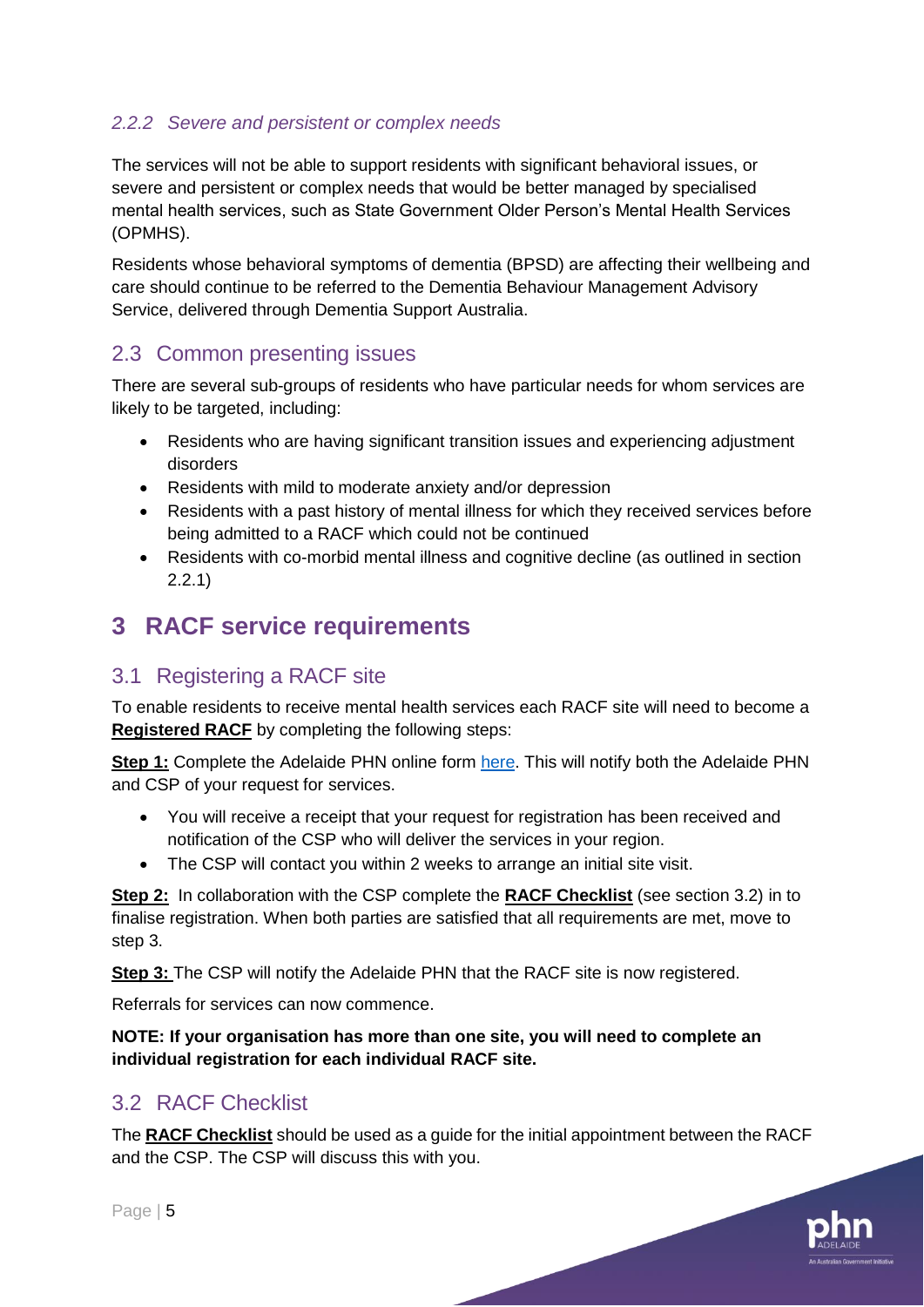# *Table 1. RACF Checklist for Registration*

| $\mathbf{1}$                                                                                                                                                 | Register your RACF site via the Adelaide PHN online form here                                                                                                                                                                                                                               |   |  |  |  |
|--------------------------------------------------------------------------------------------------------------------------------------------------------------|---------------------------------------------------------------------------------------------------------------------------------------------------------------------------------------------------------------------------------------------------------------------------------------------|---|--|--|--|
| RACF to complete the following steps with the CSP to facilitate access to the site(s)<br>and allow provision of primary mental health services for residents |                                                                                                                                                                                                                                                                                             |   |  |  |  |
| $\overline{2}$                                                                                                                                               | Arrange ICT access at RACF site for mental health clinicians (including access<br>to resident progress notes).                                                                                                                                                                              | m |  |  |  |
| 3                                                                                                                                                            | Provide mental health clinicians with access to patient history records;<br>including electronic residents progress notes (e.g. People Point) or paper-<br>based records                                                                                                                    |   |  |  |  |
| $\overline{4}$                                                                                                                                               | Arrange organisational induction and orientation for all mental health clinicians<br>(and new staff) as required                                                                                                                                                                            |   |  |  |  |
| 5                                                                                                                                                            | Manage and coordinate organisational compliance requirements directly with<br>the mental health service provider (e.g. relevant site-specific user agreements,<br>police checks, clearances to work with vulnerable people, statutory<br>declarations; compulsory reporting procedures etc) |   |  |  |  |
| 6                                                                                                                                                            | Provide names of designated clinical leads onsite that will be responsible for<br>coordinating resident appointments; Identify key personal or staff member<br>designated by the RACF site to be contacted in case of mandatory or<br>compulsory reporting requirements                     |   |  |  |  |
| $\overline{7}$                                                                                                                                               | Distribute agreed communication to GPs aligned with RACF (e.g. GP Fact<br>Sheet, resident brochure) about the Primary Mental Health Care Services in<br><b>Residential Aged Care Facilities services</b>                                                                                    |   |  |  |  |
| 8                                                                                                                                                            | Coordinate with the mental health clinician(s) to meet with key RACF staff (e.g.<br>chaplains, nurse practitioners, clinical leads, site managers, ENs, RNs, Leisure<br>and Lifestyle coordinators)                                                                                         |   |  |  |  |
| 9                                                                                                                                                            | Facilitate options for mental health clinicians to promote the service with staff<br>and improve mental health literacy and competency                                                                                                                                                      |   |  |  |  |
| 10                                                                                                                                                           | Communicate and promote the services to residents, family members and<br>carers (e.g. at resident meetings, displaying Adelaide PHN Resident<br>Information brochures)                                                                                                                      |   |  |  |  |
| 11                                                                                                                                                           | Agree to use the standard Adelaide PHN RACF Referral Form and Consent<br>Form and follow Referral Processes (as outlined 4.1). Copies of the current<br>forms can be obtained through the CSP                                                                                               |   |  |  |  |
| 12                                                                                                                                                           | Provide options for private space for the delivery of psychological sessions<br>(e.g. this may be client's private room or a designated clinic room onsite)                                                                                                                                 |   |  |  |  |
| 13                                                                                                                                                           | Provide access to an appropriate space for the delivery of group interventions,<br>as required                                                                                                                                                                                              |   |  |  |  |

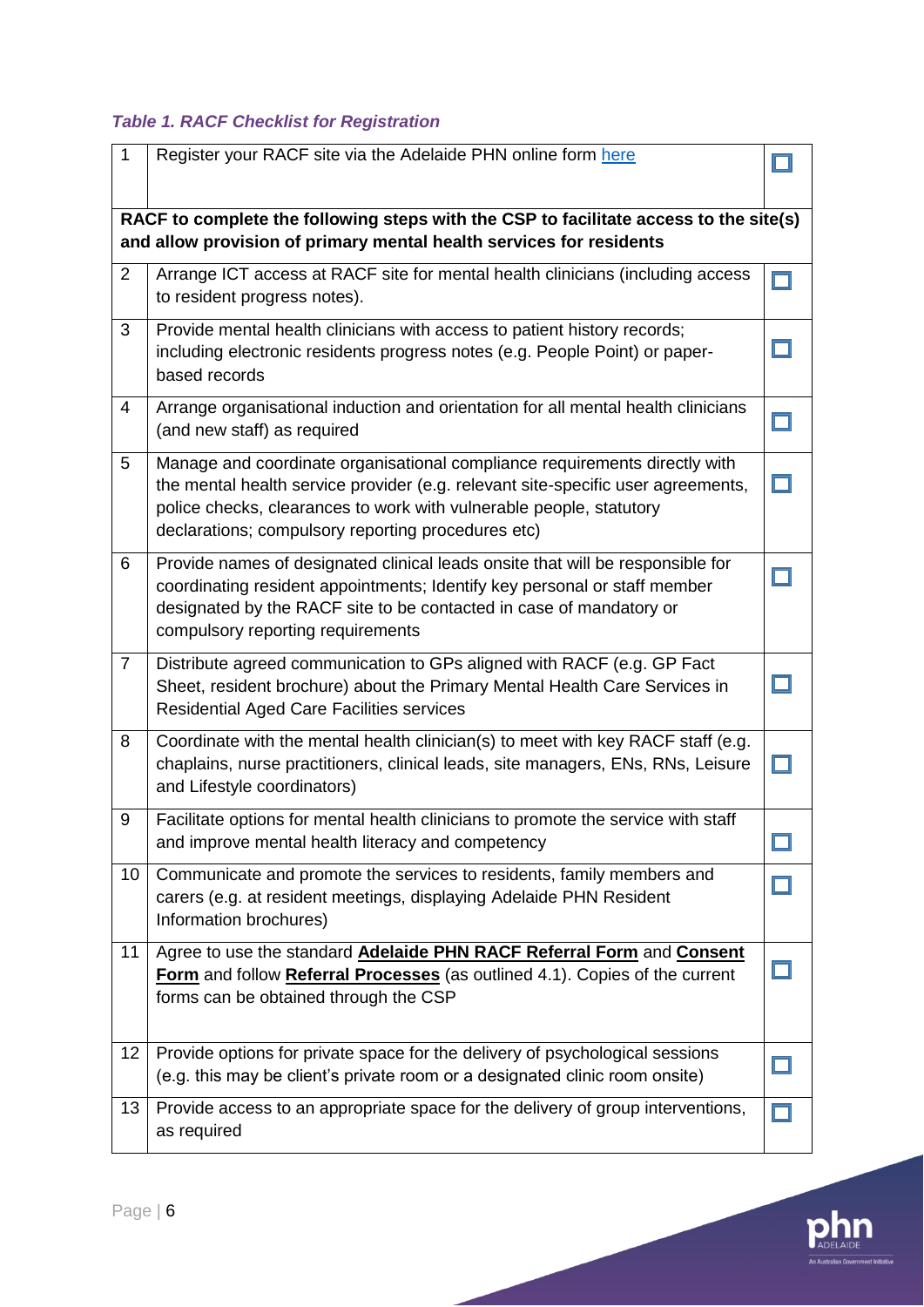| 14 | Other:<br><u> 1980 - Jan Berlin, margaret amerikan bestehen bestehen den bestehen aus dem Englischen Einstein der Englische</u> |  |
|----|---------------------------------------------------------------------------------------------------------------------------------|--|
|    |                                                                                                                                 |  |
|    |                                                                                                                                 |  |
|    | 15 Other: ____________________                                                                                                  |  |
|    |                                                                                                                                 |  |
|    |                                                                                                                                 |  |
|    |                                                                                                                                 |  |

Any RACF site specific requirements (e.g. operational procedures for allied health professionals) should be discussed and agreed to by the RACF site and the CSP during the registration process.

RACFs and CSPs may wish to formalise their working arrangement through a Memorandum of Understanding (MoU) to support co-operation and mutual understanding. A sample MoU is provided as Appendix 1 and can be adapted and/or used as a framework in the establishment of primary mental health care services in RACFs.

# <span id="page-6-0"></span>**4 Collaborative care**

To promote mental health outcomes for residents, it will be important for RACF staff and the CSP to establish collaborative working arrangements. For example, communication about the care needs of clients will be important between RACF staff and mental health clinicians. Similarly, documentation by mental health clinicians in resident progress notes to ensure information about the provision of services are relevant and well documented.

In general, RACFs have an overarching responsibility to ensure that residents with mental illness can access mental health services and treatment. As part of implementing primary mental health care services in RACFs, the intention is that the services should not place additional demands on RACF staff beyond their existing responsibilities. The necessary collaboration required from RACFs to support service delivery includes:

- Identifying and referring residents who are eligible for and may benefit from primary mental health care services\*;
- Facilitate GP involvement and arrange medical review (if indicated) to exclude physical illness, severe cognitive impairment or other organic causes that may be reversable (e.g. delirium) and not the result of mental illness;
- Assistance with ensuring residents attend appointments;
- Access to information about resident history relevant, to mental health treatment, (including status of medications), subject to clinical governance arrangements;
- Access to consulting rooms and facilities
- Assistance promoting the new services to residents and families.
- Communication with resident's substitute decision makers and/or family

\*The Aged Care Funding Instrument (ACFI) recognizes mental illness as a factor influencing the costs to RACFs of providing residential care and may be one way of identifying residents who may be in scope for the services.

# <span id="page-6-1"></span>4.1 Outcome measures

To support service delivery, RACFs may be asked to share agreed resident clinical outcomes measures (where appropriate) such as Cornell Depression Scale (CSD) and

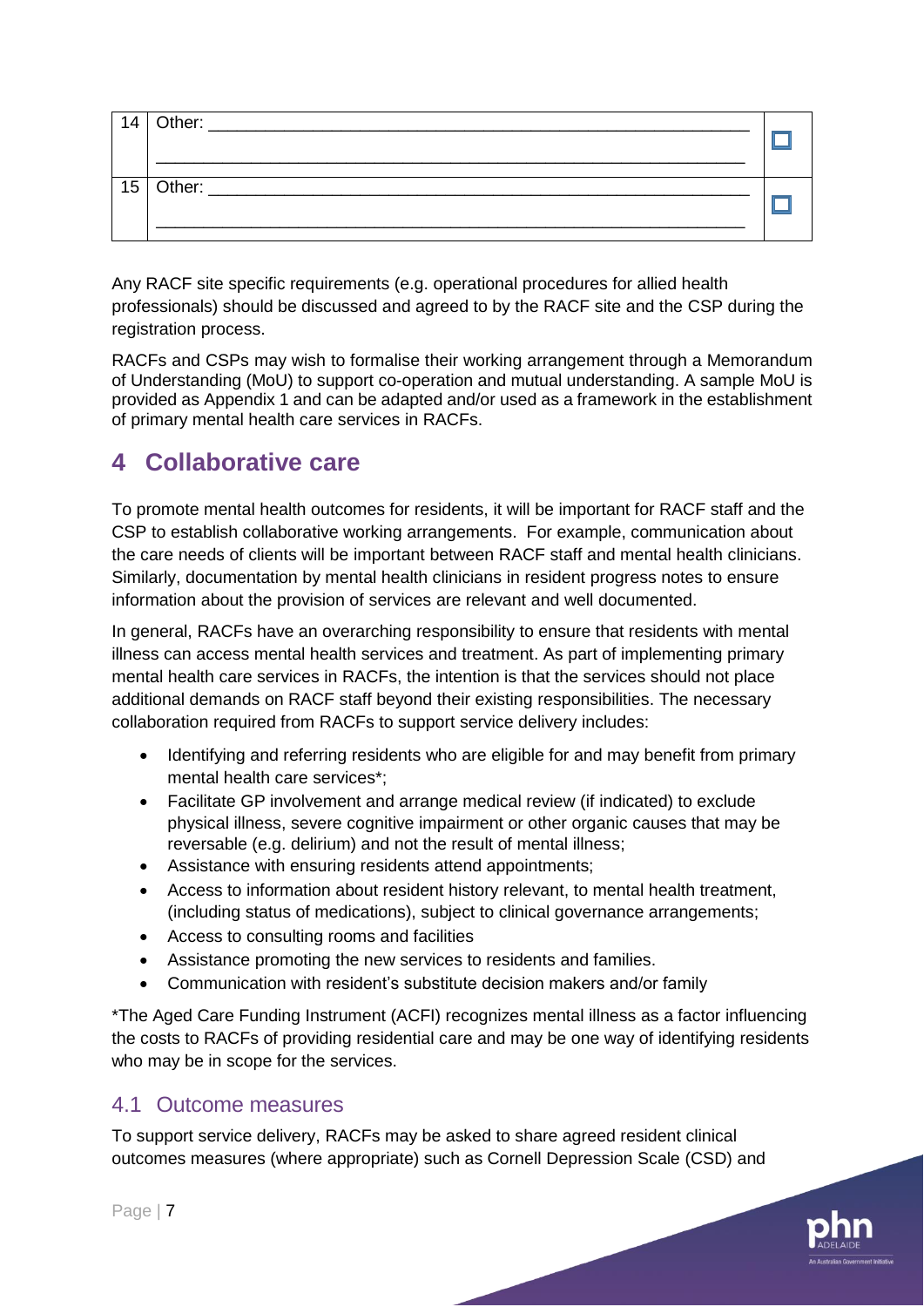Psychogeriatric Assessment Scale (PAS) to help inform the mental health clinicians understanding of resident's current needs and situation. As standard practice for all Adelaide PHN Primary Mental Health Care Services, residents will be asked to provide feedback on their experience of services. This information will be collected by the CSP and used to inform service improvement and quality.

# <span id="page-7-0"></span>**5 Referral processes**

Referrals for primary mental health care services will only be accepted for Registered RACF sites.

The RACF Referral Form and Consent Form can be accessed on the Adelaide PHN website (adelaidephn.com.au) or directly from the CSP in your region.

As part of the referral process, the RACF key responsibilities include:

- Facilitate GP involvement and arrange medical review (if indicated) to exclude physical illness, severe cognitive impairment or other organic causes that may be reversable (e.g. delirium) and not the result of mental illness
- Fax completed referral to the Adelaide PHN, Central Referral Unit (do not provide the referral directly to CSP).

Completed referrals are faxed to:

# **Primary Mental Health Care Services - Central Referral Unit**

**Fax Number: 1300 580 249**

# <span id="page-7-1"></span>**6 Escalation pathways**

# <span id="page-7-2"></span>6.1 Risk of harm to self or others

If an escalation in care is required due to increased resident risk of self-harm or risk of harm to others, mental health clinicians will be required to notify the nominated RACF staff (e.g. clinical nursing lead) and the GP of changes in the risk presentation for the resident.

It is acknowledged that in this setting the RACFs are responsible for the overall care of the individual. In clinical risk situations (including risk of harm to self or others) the mental health clinical will ensure the RACFs clinical nursing are alerted directly of the concerns, and that all information pertaining to the resident's situation and risk assessment are documented in the resident's progress notes. In this situation, the responsibility to escalate and coordinate care needs for the resident will be returned to the RACF, such as instigating referral to specialised mental health services (OPMHS), psychiatric assessment or medical review by a GP.

# <span id="page-7-3"></span>6.2 Reportable assaults

Under the Aged Care Act 1997, RACFs have requirements and procedures for reporting any alleged or suspected incidents of assault on a resident (further information can be found at: [www.agedcare.health.gov.au/ensuring-quality/aged-care-quality-and-compliance/guide-for](http://www.agedcare.health.gov.au/ensuring-quality/aged-care-quality-and-compliance/guide-for-reporting-reportable-assaults)[reporting-reportable-assaults\)](http://www.agedcare.health.gov.au/ensuring-quality/aged-care-quality-and-compliance/guide-for-reporting-reportable-assaults).

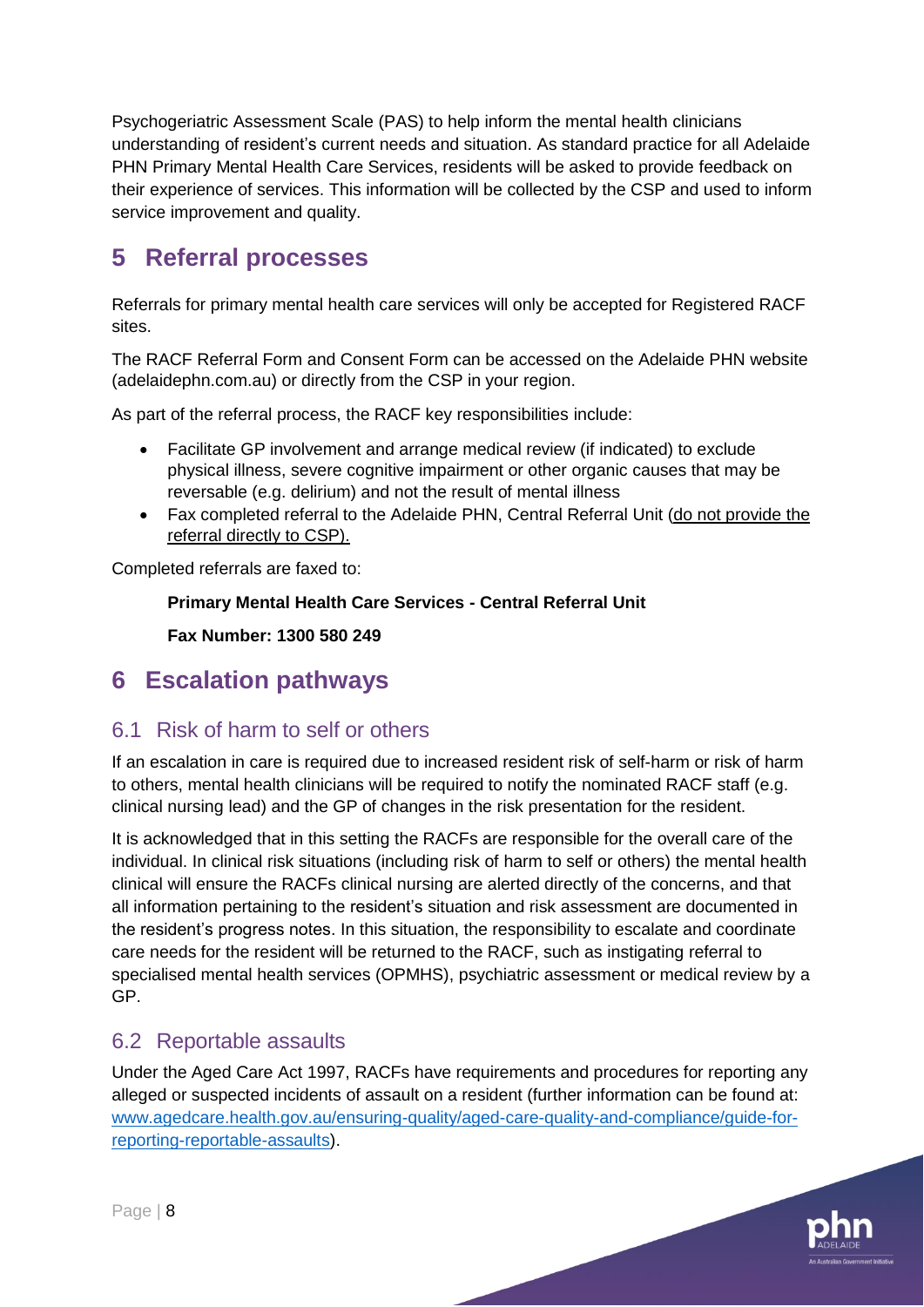At RACFs the responsibility to make reports is generally held by the Site Operations Manager (SOM) and/or with the General Manger Residential Care. Before making the report to SAPOL and the Department of Health (DoH) the RACF must be satisfied that the alleged or suspected assault meets the definition of a reportable assault. There are some instances that the RACF may have discretion not to report.

In line with the compulsory reporting requirements for RACFs, CSPs should be aware of these compulsory requirements and relevant RACF specific procedures and report a suspicion or allegation of a reportable assault to the key personal or staff member designated by the RACF site (i.e. Clinical Lead or another person authorised by the RACF to receive reports of this nature).

As a general guide, CSPs working across multiple RACF sites and organizations should:

- Be aware of the RACFs policies and procedures related to responding to resident abuse.
- Report if they see, or suspect, an assault on a resident to the RACF designated staff member as soon as possible after the incident occurs. The designated staff member may be the SOM (or their delegate), the Clinical Care Manager (CCM), the Registered Nurse on duty, or another staff member as indicated by the RACF.
- Some RACFs may require a written staff notification form be completed as soon as possible after the incident occurs. CSPs should request a copy of the notification form and use this as a template and guide for documenting the incident.
- Record Keeping the CSP should be aware of the requirements for documenting (if any) in the RACF client service record (progress notes) and keep a more detailed summary in their own confidential client record (practitioner notes).

# <span id="page-8-0"></span>6.3 Critical incidents

CSPs have a responsibility for the formal reporting and management of critical incidents to the Adelaide PHN. All serious incidents or significant client or family/concerns are notified and documented with the Adelaide PHN incident reporting system. As a general guide, if a RACF becomes aware of a critical incident (e.g. injury/harm or a near misses caused to a resident) as a direct result of the mental health service provision, the RACF should share this information with the CSP so they can make a notification to the Adelaide PHN. Information gathered through incident reports will be used to inform learning processes to prevent further resident safety incidents occurring and may assist in system level improvement.

# <span id="page-8-1"></span>**7 Help and assistance**

For additional information contact the Adelaide PHN:

# **Mental Health Enquiry Phone Line – 1300 898 213**

9am – 4pm, Monday – Friday (except public holidays)

or Adelaide PHN general enquires:

**postal**

PO Box 313 Torrensville Plaza SA 5031

Page | 9

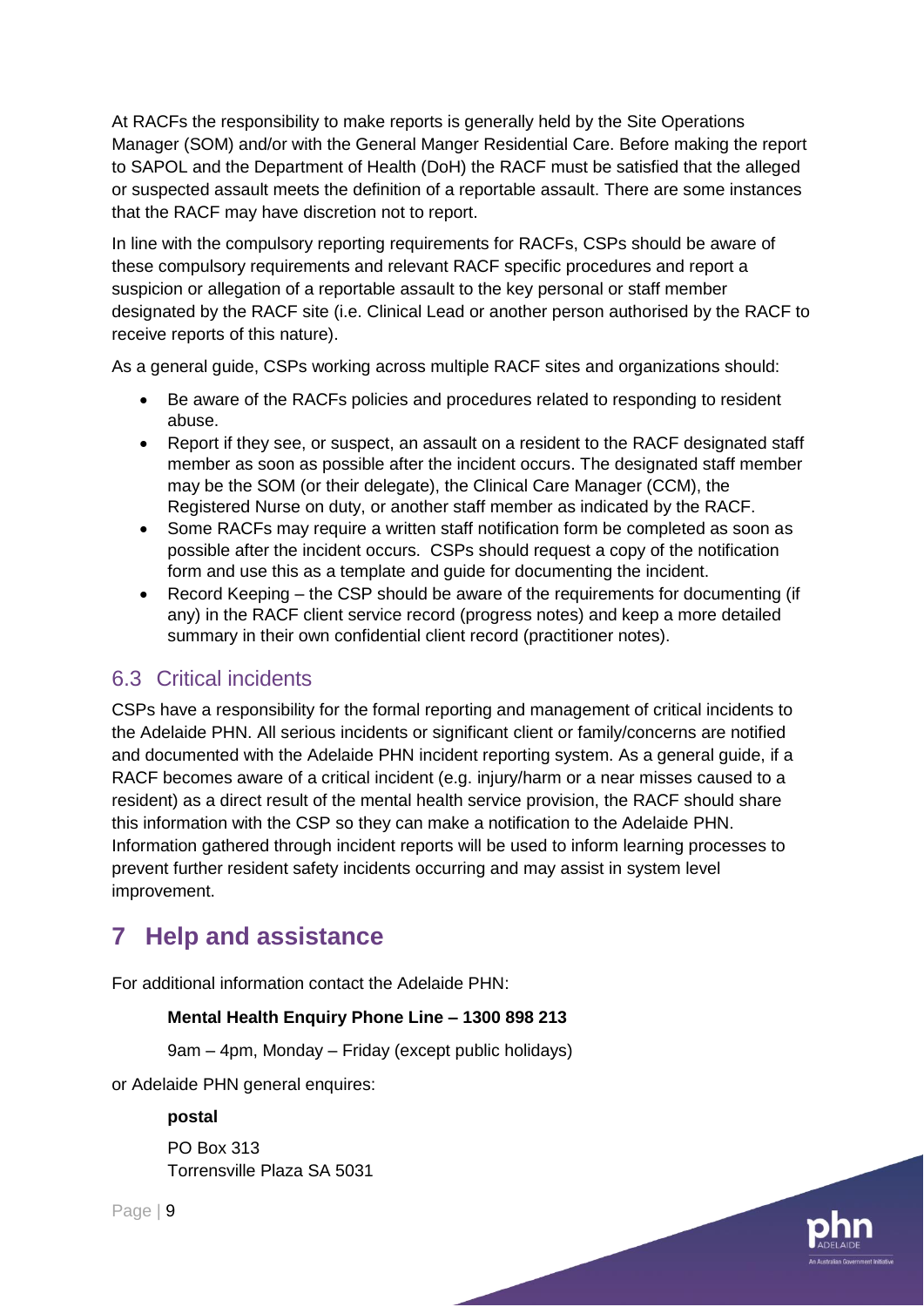# **office**

Level 1/22 Henley Beach Road Mile End SA 5031

**phone**

08 8219 5900

**email**

[enquiry@adelaidephn.com.au](mailto:enquiry@adelaidephn.com.au)

# <span id="page-9-0"></span>**8 Complaints or Feedback**

For all feedback and complaints, please use the "Contact Us Form" on the Adelaide PHN website [\(adelaidephn.com.au/contact-us\)](http://www.adelaidephn.com.au/contact-us).

# <span id="page-9-1"></span>**9 Appendices**

1. Example Memorandum of Understanding (MoU) between RACF site and Adelaide PHN Commissioned Mental Health Service Provider

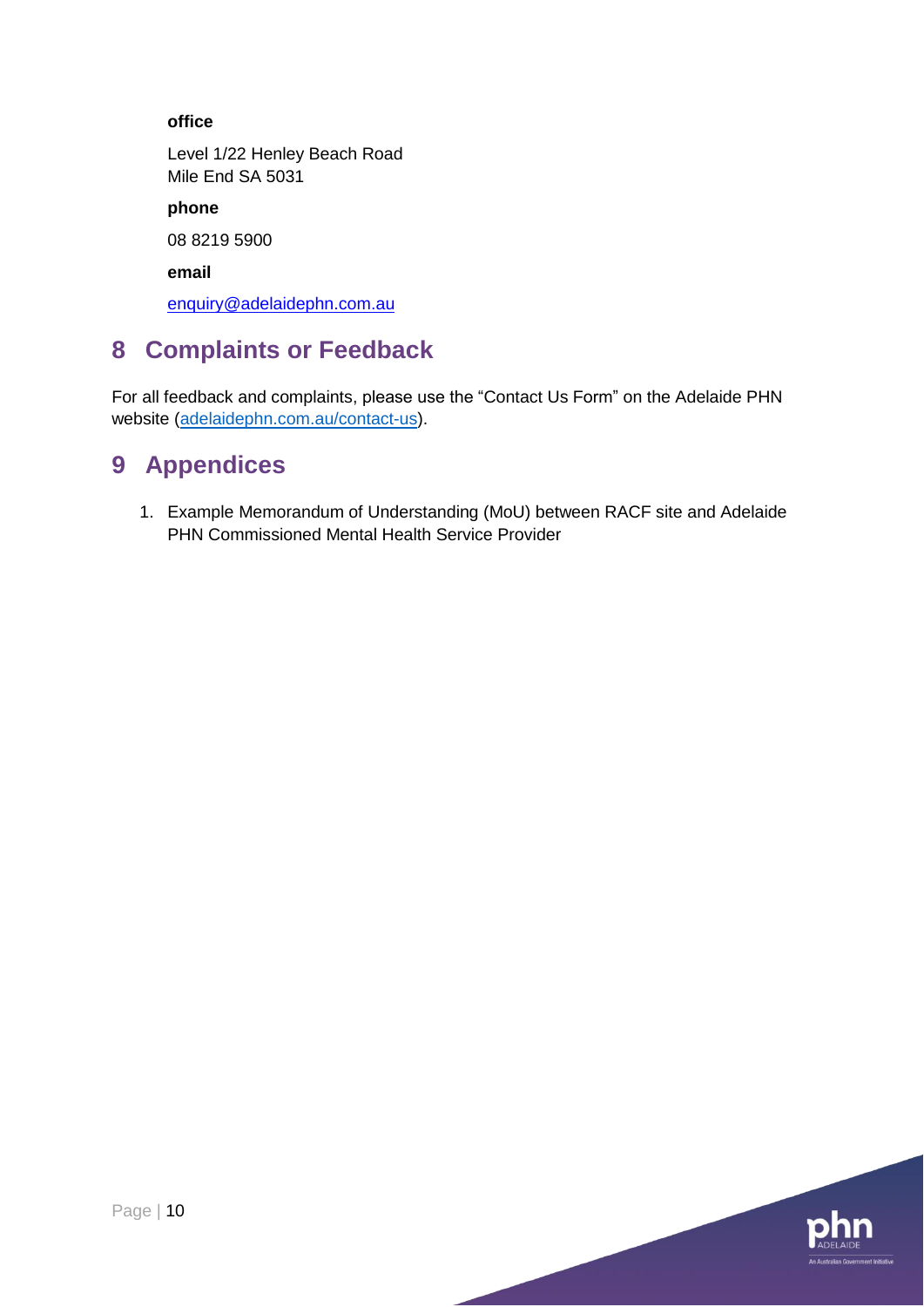# **Appendix 1**

*Example Memorandum of Understanding (MoU) between RACF site and Adelaide PHN Commissioned Mental Health Service Provider* 

# **[***Insert RACF Entity***]**

**And**

**[***Insert Commissioned Service Provider***]**

# **Primary Mental Health Care Services in Residential Aged Care Facilities** [*Insert RACF Entity*]<br>
A<sup>nd</sup><br> **Cancer Commissioned Service Provider**]<br>
Primary Mental Health Care<br>
Services in Residential Aged Care<br>
Facilities<br>
MEMORANDUM OF<br>
UNDERSTANDING

# **MEMORANDUM OF UNDERSTANDING**

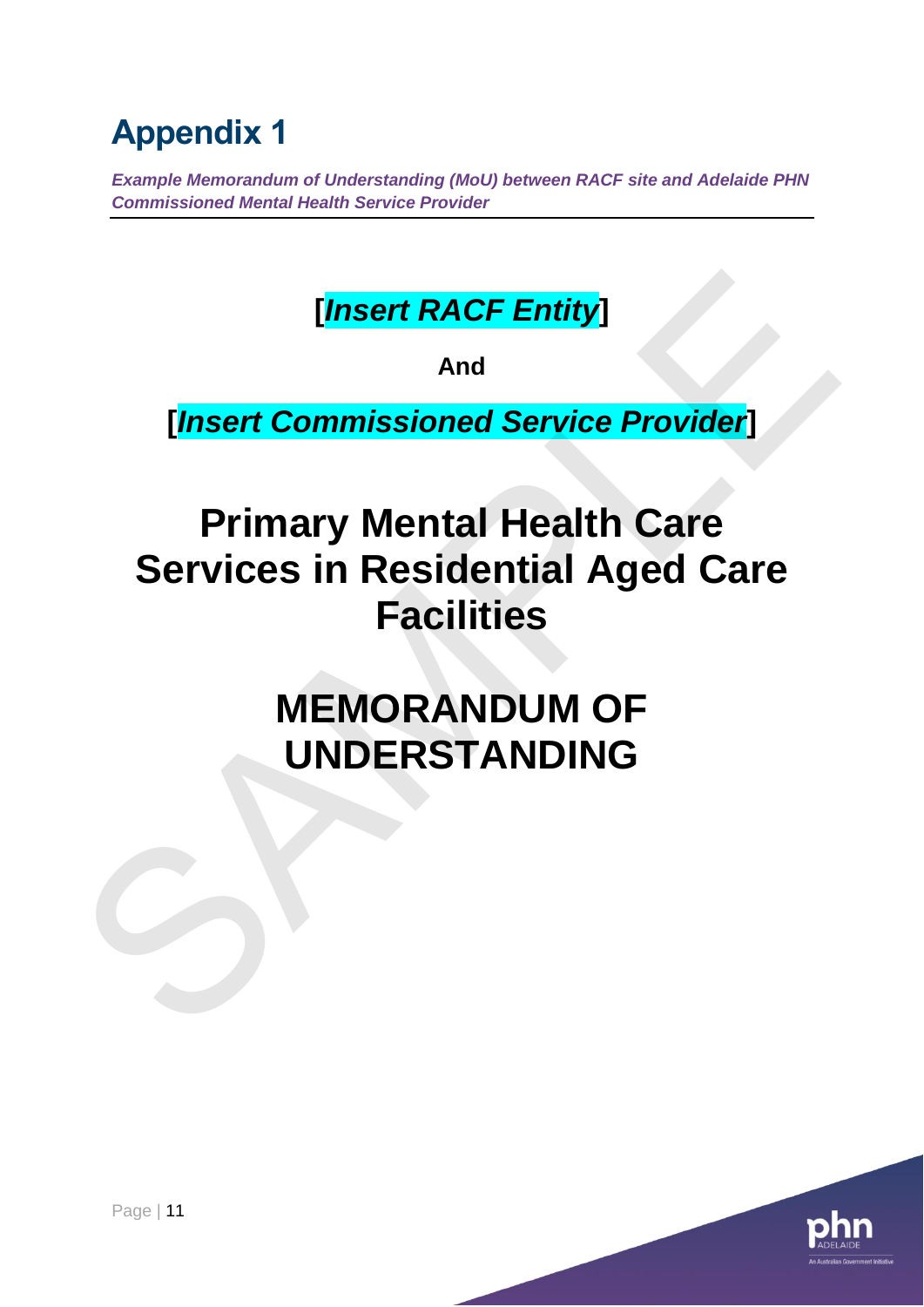### **MEMORANDUM OF UNDERSTANDING BETWEEN THE PARTIES:**

[Insert Business Name of RACF Site], ABN xxxxxxxxxxx, of [insert address]

And

[Insert Business Name of APHN commissioned service provider], ABN xxxxxxxxxxx, of [insert address]

#### **1. BACKGROUND**

*Commonwealth Government's Psychological Treatment Services for people with mental illness in Residential Aged Care Facilities* 

This Memorandum of Understanding sets out the framework for the delivery of Primary Mental Health Care Services in Residential Aged Care Facilities ("the Project") agreed between [insert RACF entity] and [insert APHN Commissioned Service Provider].

The purpose of the Project is to provide clinical low intensity and psychological therapy mental health services for people residing in residential aged care facilities (RACFs) under the Commonwealth Government's Psychological Treatment Services for People with Mental Illness in Residential Aged Care Facilities Measure ("the Measure").

The Measure aims to address a lack of access to psychological therapies for residents of RACFs experiencing mental illness through the provision of on-site low, medium and/or high intensity primary mental health care services.

The Commonwealth Government has tasked Primary Health Networks (PNHs) to commission psychological treatment services targeting the mental health needs of people living in RACFs under the Measure. Adelaide PHN has commissioned [insert APHN Commissioned Service] Provider] to deliver these services in collaboration with [insert RACF entity].

#### *Implementation of the Measure and Primary Mental Health Services Stepped Care Framework*

PHNs are engaged by the Commonwealth Government to commission a broad range of primary mental health care services under a stepped care framework. Services delivered under the Measure are to be incorporated within this framework.

The stepped care approach is defined as an evidence-based, staged system comprising a hierarchy of mental health interventions, from the least to the most intensive, matched to the individual's needs. While there are multiple levels within a stepped care approach, they do not operate in silos or as one directional steps, but rather offer a spectrum of service interventions as required. The stepped care framework operates across the severity spectrum of mental health conditions: 'at risk', mild, moderate and severe. These **Business Name of APHN commissioned service provider)**, ABN **xxxxxxxxxxxxx** (d<br>
internal didness)<br>
1. BACKGROUND<br>
Commonwealth Government's Psychological Treatment' Services for people with mental<br>
dimess in Resident

#### *Mutual Benefits and Interests of the Parties*

[insert RACF entity] and [insert commissioned service provider] have shared objectives centred around supporting and improving the health and wellbeing of their communities. Through working together, the parties are well positioned to facilitate the delivery of primary mental health services to residents of RACFs at risk or experiencing mild to moderate mental

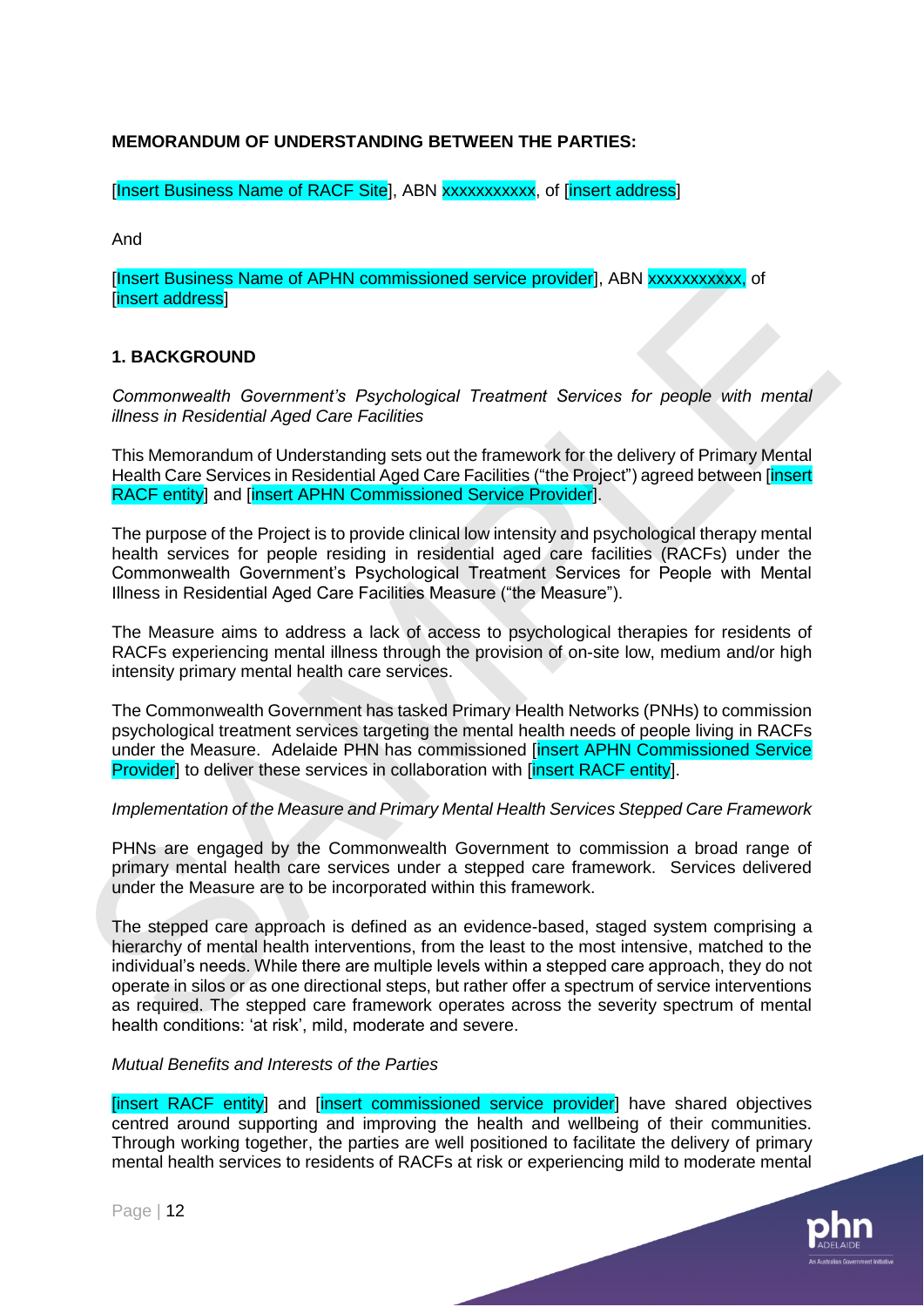illness or that have a diagnosed mental illness, which is severe and episodic in nature, and will benefit from short-term psychological therapies

Consistent with these shared objectives, the parties will enable the Project through a coordinated and collaborative approach:

- [insert RACF entity] is well positioned to identify and support eligible RACF residents to participate in the Project and obtain access to clinical low intensity and psychological therapy mental health services;
- [insert commissioned service provider] has been commissioned to provide high quality, evidence-based clinical low intensity and psychological therapy mental health services onsite at RACFs.

\_\_\_\_\_\_\_\_\_\_\_\_\_\_\_\_\_\_\_\_\_\_\_\_\_\_\_\_\_\_\_\_\_\_\_\_\_\_\_\_\_\_\_\_\_\_\_\_\_\_\_\_\_\_\_\_\_\_\_\_\_\_\_\_\_\_\_\_\_\_\_\_\_

### **2. PROJECT AIMS AND OVERVIEW**

The Project aims to:

- provide residents of RACFs at risk of, or experiencing mild to moderate mental health conditions; or severe mental illness, which is episodic in nature, and will benefit from short-term psychological therapies with access to high quality, timely and responsive clinical low intensity and psychological therapy mental health services;
- evaluate resident experiences and outcomes associated with the provision of clinical low intensity and psychological therapy mental health services;
- assist RACF staff with the promotion and management (including identification of mental health issues) of resident access to clinical low intensity and psychological therapy mental health services.

Under the Project, clinical low intensity and psychological therapy mental health services will be offered onsite to eligible residents living at:

• insert RACF ADDRESS, SA, POSTCODE

Mental health services made available under the Project will comprise individual and/or group clinical low intensity and psychological therapy for eligible residents at risk of, or experiencing, mild to moderate mental health conditions; or severe mental illness, which is episodic in nature, and will benefit from short-term psychological therapies. [insert commissioned service provider] will be funded by Adelaide PHN to provide these services at no cost to eligible residents. The transformation and the method of the provider is a properties of the provider in a provider in the set of the properties of RACFs and the set of the set of the set of the set of the set of the set of the set of the set

\_\_\_\_\_\_\_\_\_\_\_\_\_\_\_\_\_\_\_\_\_\_\_\_\_\_\_\_\_\_\_\_\_\_\_\_\_\_\_\_\_\_\_\_\_\_\_\_\_\_\_\_\_\_\_\_\_\_\_\_\_\_\_\_\_\_\_\_\_\_\_\_\_

#### **3. PROJECT OUTCOMES**

The expected impacts of the Project are:

• improved mental health and wellbeing outcomes for residents of linsert RACF sitel.

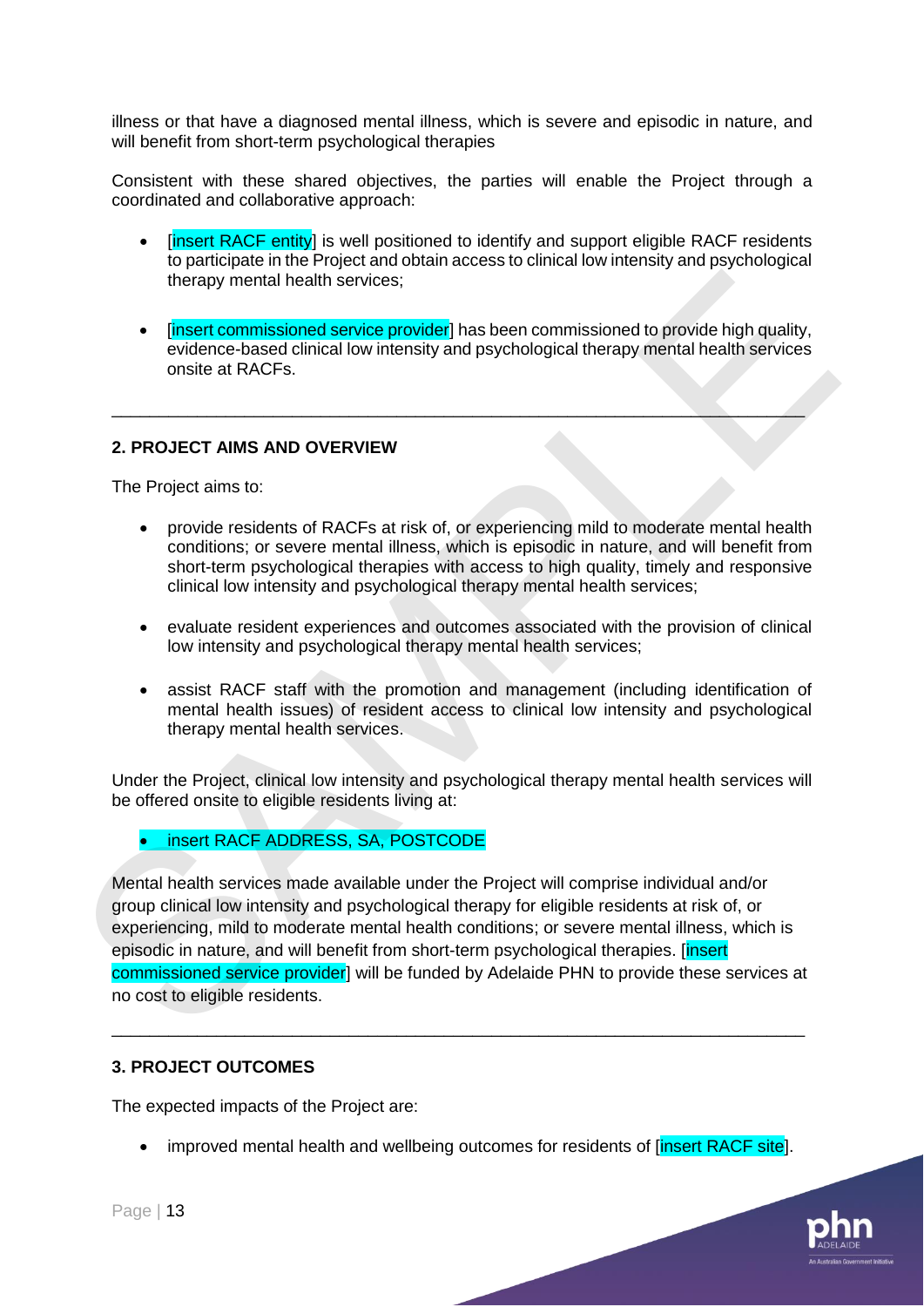• improved RACF capacity to identify and manage residents experiencing at risk of, or experiencing, mild to moderate mental health conditions; or severe mental illness, which is episodic in nature, and will benefit from short-term psychological therapies including facilitating access to clinical low intensity and psychological therapy mental health services.

### **4. PURPOSE OF THE MEMORANDUM OF UNDERSTANDING**

The purpose of this memorandum of understanding is to describe the common understanding about the Project. The memorandum of understanding provides a basis for all parties to achieve the aims and outcomes of the Project as described above.

\_\_\_\_\_\_\_\_\_\_\_\_\_\_\_\_\_\_\_\_\_\_\_\_\_\_\_\_\_\_\_\_\_\_\_\_\_\_\_\_\_\_\_\_\_\_\_\_\_\_\_\_\_\_\_\_\_\_\_\_\_\_\_\_\_\_\_\_\_\_\_\_\_

\_\_\_\_\_\_\_\_\_\_\_\_\_\_\_\_\_\_\_\_\_\_\_\_\_\_\_\_\_\_\_\_\_\_\_\_\_\_\_\_\_\_\_\_\_\_\_\_\_\_\_\_\_\_\_\_\_\_\_\_\_\_\_\_\_\_\_\_\_\_\_\_\_

#### **5. PRINCIPLES & UNDERSTANDINGS**

The principles and understandings underpinning this memorandum of understanding include:

\_\_\_\_\_\_\_\_\_\_\_\_\_\_\_\_\_\_\_\_\_\_\_\_\_\_\_\_\_\_\_\_\_\_\_\_\_\_\_\_\_\_\_\_\_\_\_\_\_\_\_\_\_\_\_\_\_\_\_\_\_\_\_\_\_\_\_\_\_\_\_\_\_

• all parties involved in the Project will work collaboratively together to achieve the stated aims and outcomes for the Project.

# **6. RESPONSIBILITIES OF THE PARTIES**

All parties to this memorandum of understanding agree:

- to work collaboratively with each other and other key stakeholders (as required) to ensure effective and efficient delivery of the Project, including ensuring appropriate clinical governance and risk management frameworks are in place to ensure the safety of RACF residents, staff, volunteers, contractors and other relevant parties; and
- to contribute to performance monitoring and evaluation of the Project through the provision of qualitative and quantitative data, knowledge and information sharing and expertise.

#### [insert RACF entity] agrees to:

- contribute to the identification of eligible residents that may benefit from the provision of clinical low intensity and psychological therapy mental health services;
- facilitate referral and consent processes for eligible residents that may wish to access clinical low intensity and psychological therapy mental health services (including notifying the resident's general practitioner and confirming the mental health diagnosis, and consulting with the resident's substitute decision-maker as appropriate);
- facilitate access to information about eligible resident's medical history relevant to the provision of clinical low intensity and psychological therapy mental health services, including the capacity for **[commissioned service provider**] clinicians to enter information relating to the resident's care into [RACFs] resident information management system; The purpose of this memorandum of understanding is to describe the common understanding<br>about the Project. The memorandum of understanding provides a basis for all parties to<br>activieve the aims and outcomes of the Project
	- work in collaboration with [commissioned service provider] to support residents attend appointments for clinical low intensity and psychological therapy mental health services;
	- promote the availability of clinical low intensity and psychological therapy mental health services to residents, their families, carers, staff, general practitioners and other visiting health and related professionals;

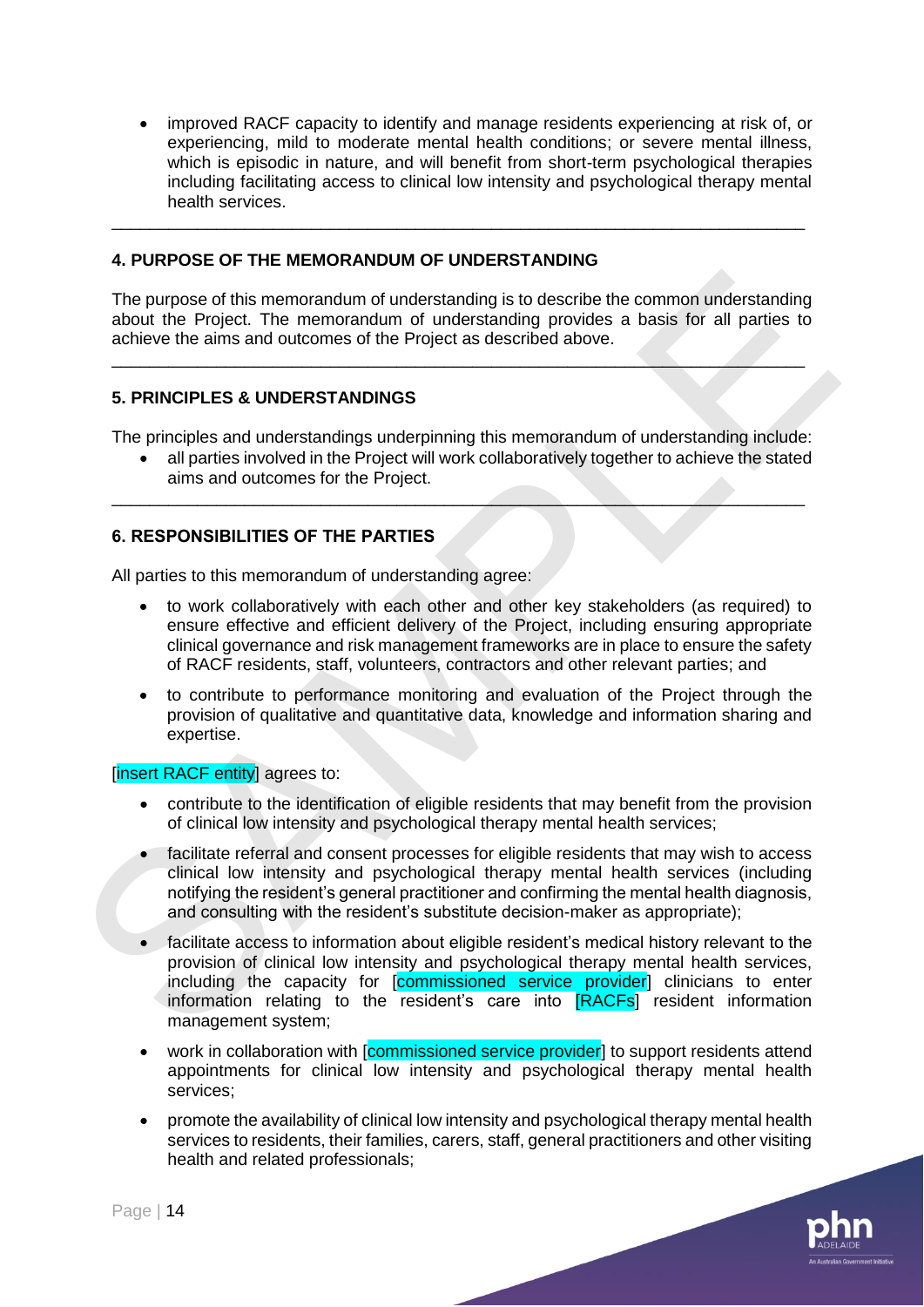- support key RACF staff to assist with the promotion and management (including identification of mental health issues) of resident access to clinical low intensity and psychological therapy mental health services;
- make available suitable resources at [insert RACF site], including provision for the delivery of onsite clinical low intensity and psychological therapy mental health services within the resident's room (as appropriate) by [commissioned serviced provider].

#### [Commissioned Service Provider] agrees to:

- deliver the clinical low intensity and psychological therapy mental health services for eligible residents in accordance with the requirements set out in this memorandum of understanding and associated contractual arrangements agreed between [commissioned service provider] and Adelaide PHN;
- engage suitably qualified, experienced and credentialed clinicians to deliver the clinical low intensity and psychological therapy mental health services, ensuring each clinician:
	- o possesses a current and satisfactory national police check;
	- $\circ$  provides documentary evidence of the above to [RACF site] (if requested); and
	- $\circ$  executes a deed of confidentiality, or similar, in a form acceptable to  $[RACF site]$ (if requested);
- deliver the clinical low intensity and psychological therapy mental health services to eligible residents onsite at [RACF site], in accordance with required protocols;
- work with [RACF site] to support residents referred for clinical low intensity and psychological therapy mental health services that may, on clinical triage, be identified as requiring referral to specialised mental health services, and facilitate referral pathways as appropriate; and
- work collaboratively and in consultation with the resident's general practitioner and other key health professionals involved in the resident's care in relation to the provision of clinical low intensity and psychological therapy mental health services;
- support linsert RACF sitel to identify/access training to raise the mental health literacy and competency of RACF clinical staff, and to support the promotion and management of mental health services and mental health for residents.

#### **7. MARKETING AND PUBLICITY**

Adelaide PHN will handle all marketing and publicity in relation to the Project. Any party to this memorandum of understanding must obtain permission from Adelaide PHN prior to engaging in any marketing or publicity activities in relation to the Project or this memorandum of understanding. **Commissioned Service Provider)** agrees to:<br>
• eligive residuation intensity and psychological therapy mental health services for<br>
eligible residents in accordance with the requirements as out in this memorandum of<br>
unders

\_\_\_\_\_\_\_\_\_\_\_\_\_\_\_\_\_\_\_\_\_\_\_\_\_\_\_\_\_\_\_\_\_\_\_\_\_\_\_\_\_\_\_\_\_\_\_\_\_\_\_\_\_\_\_\_\_\_\_\_\_\_\_\_\_\_\_\_\_\_\_\_\_

#### **8. RELATIONSHIP OF THE PARTIES**

The relationship of the parties is one of co-operation,and is not intended to imply any arrangement of partnership, or other legally binding relationship other than that explicitly stated in this memorandum of understanding. This memorandum of understanding does not imply any other relationship in respect of employer and employee, principal and agent, or contractors between the parties other than that explicitly stated in this memorandum of understanding.

\_\_\_\_\_\_\_\_\_\_\_\_\_\_\_\_\_\_\_\_\_\_\_\_\_\_\_\_\_\_\_\_\_\_\_\_\_\_\_\_\_\_\_\_\_\_\_\_\_\_\_\_\_\_\_\_\_\_\_\_\_\_\_\_\_\_\_\_\_\_\_\_\_

#### **9. TERM OF THE MEMORANDUM OF UNDERSTANDING**